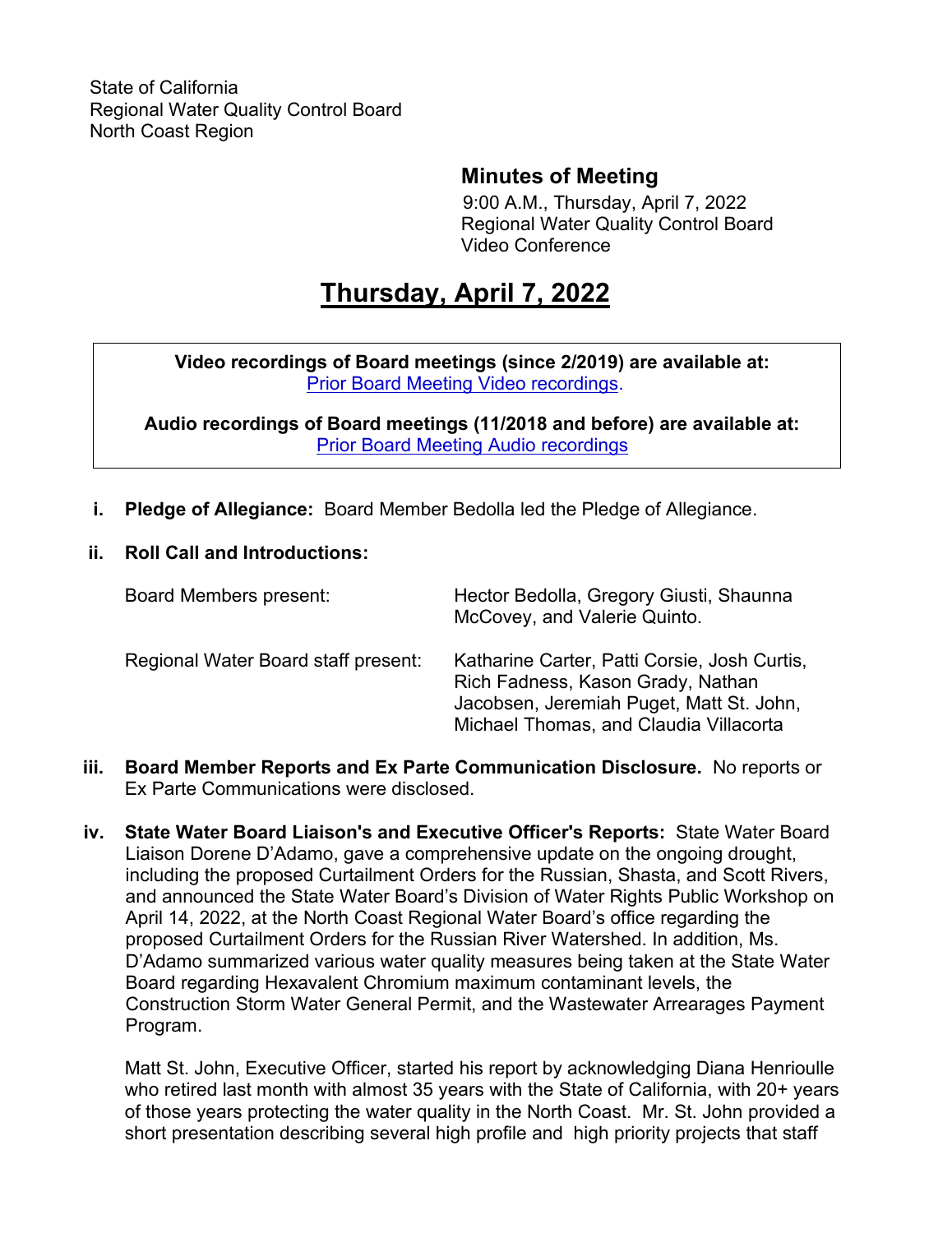will be working on and/or bringing before the Board for consideration in Fiscal Year 2022-2023 and beyond, including: 1) Climate Change Adaptation and Resilience Strategy, 2) Drought-related Support, 3) Groundwater Protection Strategy Policy Statement Resolution, 4) Facilities Infrastructure & Restoration Funding Support, 5) Racial Equity Resolution and Action Plan, 6) Lower Klamath Project – Fall Creek Hatchery, Construction General Permit & 401 Certification oversight, 7) Governor's Wildfire & Forest Resilience Action Plan, 8) Federal Lands Permit, 9) Vineyard Permit, 10) Eureka WWTF NPDES Permit, 11) Nordic Aquafarm NPDES Permit, and 12) Phase 1 MS4 Permit.

**v. Regional Board Chair's Report:** Chairman Giusti reported that he had several discussions regarding Lake Pillsbury and the Potter Valley Project with Mendocino and Lake County representatives. Mr. Giusti & Mr. St. John have been working with the Board of Forestry's Chair Gillis in preparation for the June 2022 Board meeting regarding the fire resiliency work of both agencies.

### **vi. Public Forum:**

#### **Comments were taken from:**

- Felice Pace, Grazing Reform Project
- · Elizabeth Salomone, General Manager, Russian River Flood Control & Water Conservation Improvement District.
- **1. Approval of Meeting Minutes:** February 3, 2022
	- **Motion:** Board member Bedolla moved to adopt February 3, 2022, Board meeting minutes; Board member Quinto seconded the motion; Chairman Giusti initiated a roll-call vote:
		- McCovey aye Bedolla aye Quinto aye Giusti aye Motion passed unanimously

## **Uncontested Items**

**2.** Public Hearing on Order No. R1-2022-0004 to consider adoption of proposed Waste Discharge Requirements (WDRs) for the Gualala Community Services District (CSD) Wastewater Treatment Facility and Recycled Water System, WDID No. 1B89005RMEN. (*Matt Herman*)

#### **Comments were taken from:**

· Chris Troyan, Gualala Community Services District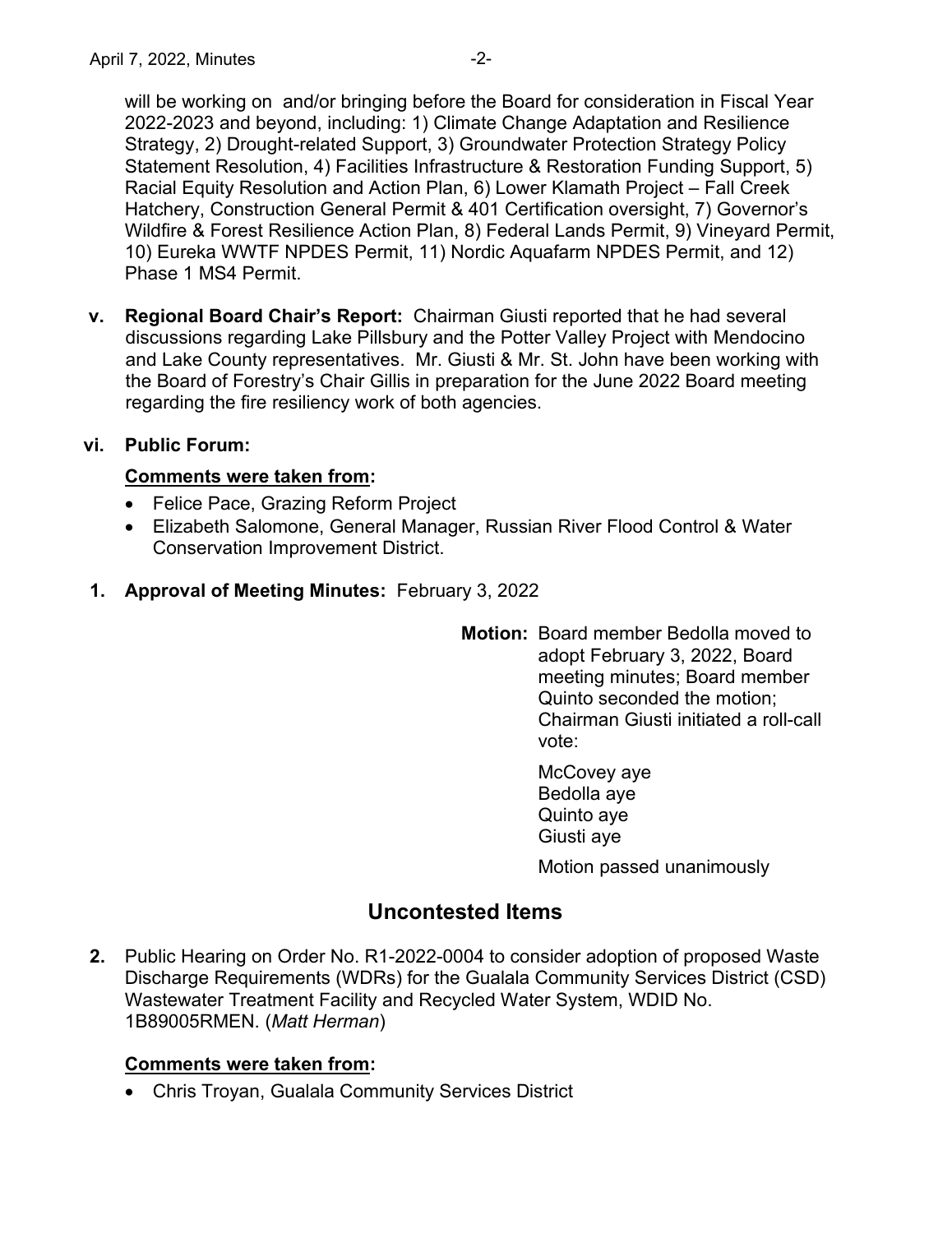- · De Denten, Gualala Community Services District. Both speakers promoted the District's grant application for State Revolving Fund support for their facility, as well as supporting approval of the Proposed Order.
	- **Motion:** Board member Quinto moved to adopt Order Number R1-2022-0004; Board member McCovey seconded the motion; Chairman Giusti initiated a roll-call vote:

McCovey aye Bedolla aye Quinto aye Giusti aye

Motion passed unanimously

- **3.** Public Hearing on Order No. R1-2022-0003, to consider Rescission of Waste Discharge Requirements (WDRs), National Pollutant Discharge Elimination System (NPDES) Permit and associated Monitoring and Reporting Programs (MRPs) for the following Dischargers:
	- · Jackson Family Wines Skylane Barrel Warehouse, Order No. 99-37 and MRP No. 99-37, WDID No. 1B98080RSON
	- · City of Willits Page Property, Order No. R1-2017-0046 NPDES Permit No. CA0025143 and associated MRP, WDID No. 1B06008NME
	- · Ray's Station Winery (formally Weibel Winery/Stimson Lane Vineyard), Order No. R1-2000-0081 and associated MRP, WDID No. 1B79056OMEN
	- · Coast Wood Preserving. Inc., Order No. R1-2004-0094, WDID No. 1B82051OMEN
	- · Gualala Community Services District and Sea Ranch Village Incorporated Sea Ranch Golf Links, Order No. 92-121, WDID No. 1B9202ORSON
	- County of Sonoma, County Service Area #6 Sea Ranch North Wastewater Treatment and Disposal Facilities, Order No. 94-004, WDID No. 1B720190SON.

(*Nicholas Colbrunn*)

**Motion:** Board member McCovey moved to adopt Order Number R1-2022-0003, Board member Quinto seconded the motion; Chairman Giusti initiated a roll-call vote:

> McCovey aye Bedolla aye Quinto aye Giusti aye

Motion passed unanimously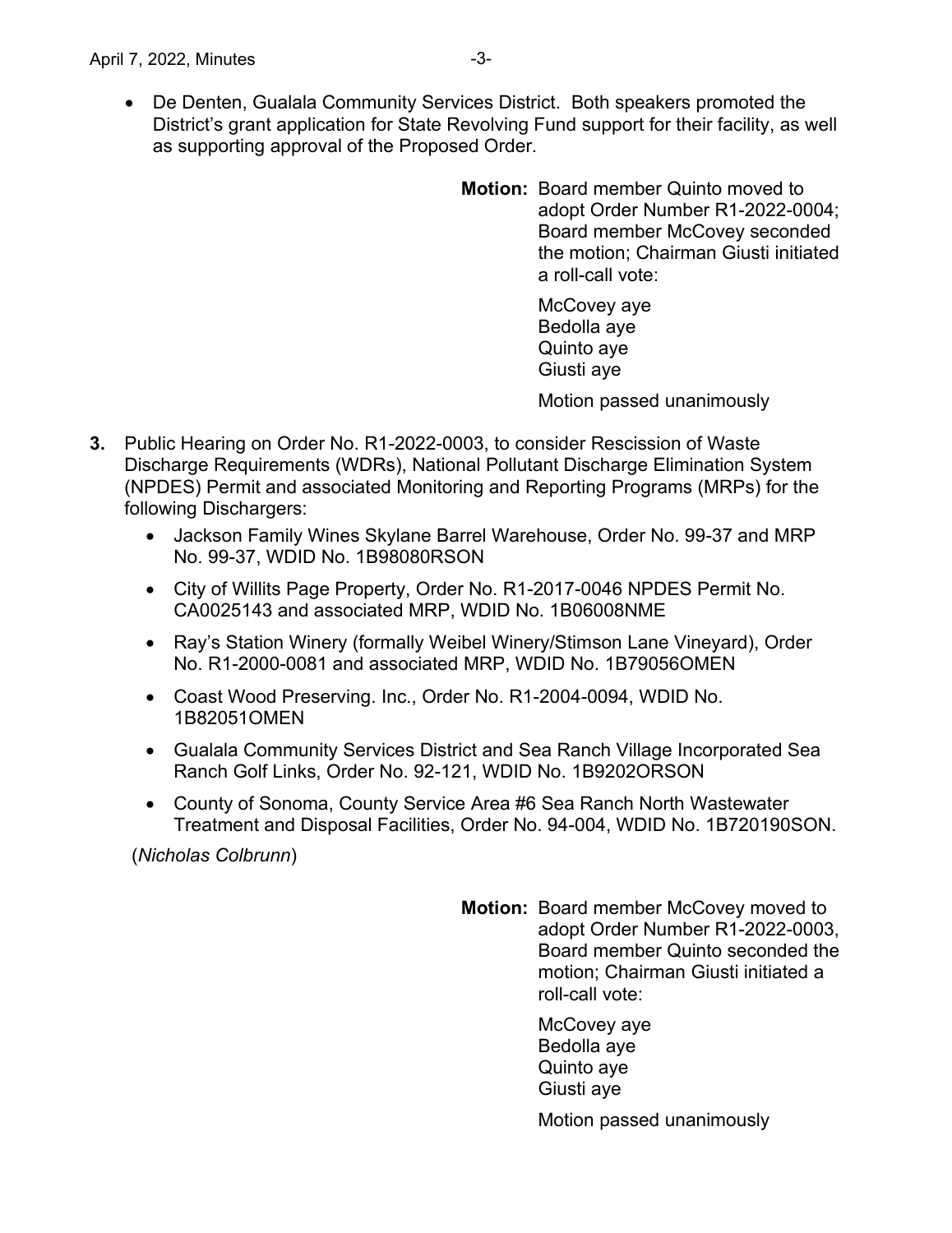## **Information Items**

- **4. Overview of the recently released report "Benthic Cyanobacteria and Cyanotoxin Monitoring in Northern California Rivers, 2016-2019" detailing the monitoring work and findings of the North Coast Regional Cyanobacteria Monitoring Program.** Rich Fadness, Engineering Geologist, Adaptive Management Unit introduced his co-worker Mike Thomas, Environmental Scientist, Adaptive Management Unit who assisted in gathering data for this report. Mr. Fadness described the purpose and background of the monitoring plan, developed in response to 18 suspected or documented dog deaths in the North Coast region attributed to benthic cyanobacterial harmful algal blooms (cyanoHABs). The purpose is to understand benthic cyanobacterial growth and cyanotoxin production in the mainstem Eel, South Fork Eel, and Russian Rivers. Extensive monitoring was conducted from 2016 to 2019 to answer four questions: 1) What cyanobacterial genera are responsible for the formation of toxic benthic mats? 2) What cyanotoxins are being produced? 3) Which cyanotoxins are associated with the various mat-forming cyanobacterial genera? and 4) What are the spatial and seasonal patterns to mat formation and cyanotoxin production? In conclusion, Mr. Fadness recommended that additional research be conducted in the future to standardize data collection and lab assessment to determine cyanotoxin concentrations in benthic mats for the evaluation of human health, domestic animal, and wildlife protection, and that additional studies should refine sampling protocols for Solid Phase Adsorption Toxin Tracking (SPATT) samplers.
- **5. Overview of the Enforcement Process, Policy and Penalty Calculation Methodology.** Kason Grady, Division Supervisor, Cannabis & Enforcement Division, introduced Laura Drabandt and Heather Jidkov, State Water Board Office of Enforcement. Mr. Grady gave an overview of the Enforcement Policy and process, starting with identifying violations through inspections, complaints, technical report reviews, and then prioritizing those violations for appropriate enforcement actions with input from internal and external stakeholders such as County District Attorney and California Department of Fish & Wildlife. Laura Drabandt reviewed the settlement process that starts with confidential settlement negotiations, establishing a Prosecution & Advisory team, and went into detail on the options to offset monetary liabilities including supplemental environmental projects (SEPs), compliance projects (CPs), or enhanced compliance actions (ECAs). Ms. Drabandt also covered what is confidential during a settlement discussion per Evidence Codes 1152 & 1154 and finished with the steps needed to finalize settlement agreements. Heather Jidkov gave an overview of the Enforcement Policy Penalty Methodology including the Water Board's authority to impose liability for alleged violations of the Water Code. She provided an overview of the factors considered in assessing a penalty and concluded the presentation by presenting some example enforcement case studies to demonstrate how the Enforcement Policy penalty methodology is applied to calculate proposed penalties.

Board Member Quinto, McCovey, and Giusti asked clarifying questions on a variety of topics including where paid penalties are utilized, how discharge volume is calculated, and considerations in establishing base liability. Regional Board and Office of Enforcement staff responded.